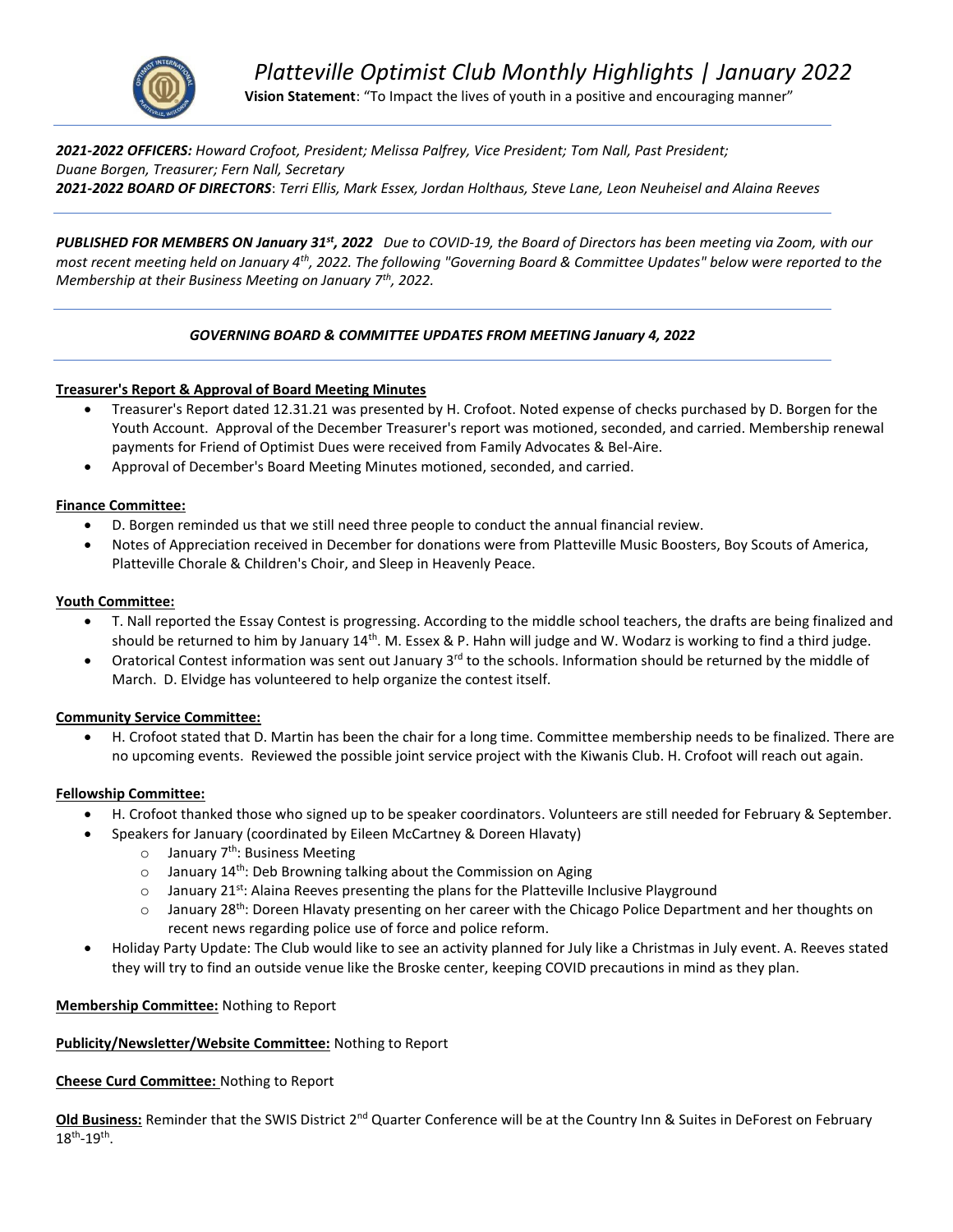**New Business:** M. Lane is working to revive the JOI Club with the help of E. McCartney and B. Brogley. There is a \$60 fee, separate from the membership fees paid by the middle school students. M. Lane wondered if the club would pay the fee to help the process. D. Borgen indicated there is a JOI Hockey Game fund which could be renamed JOI club and the funds would come out of there. Motion made by D. Borgen, seconded by S. Lane to pay the JOI club fees of \$60 as indicated in the discussion. Motion carried and will be taken to the club at the business meeting on January 7 for approval.

# **Conclusion:**

- Next membership meeting is Friday, January  $7<sup>th</sup>$  at 7:00AM at Country Kitchen Business Meeting
- Next Board Meeting is Tuesday, February 1<sup>st</sup> at 7:00AM via Zoom.
- Adjournment of Board meeting motioned, seconded & carried. Meeting adjourned at 8:00AM.

# **Attachments:**

- Today's Agenda
- December Board Meeting Minutes Financial Documents for 12-31-2021
- 2020-2021 Committee Members.

*Board Minutes submitted by Fern Nall, Secretary*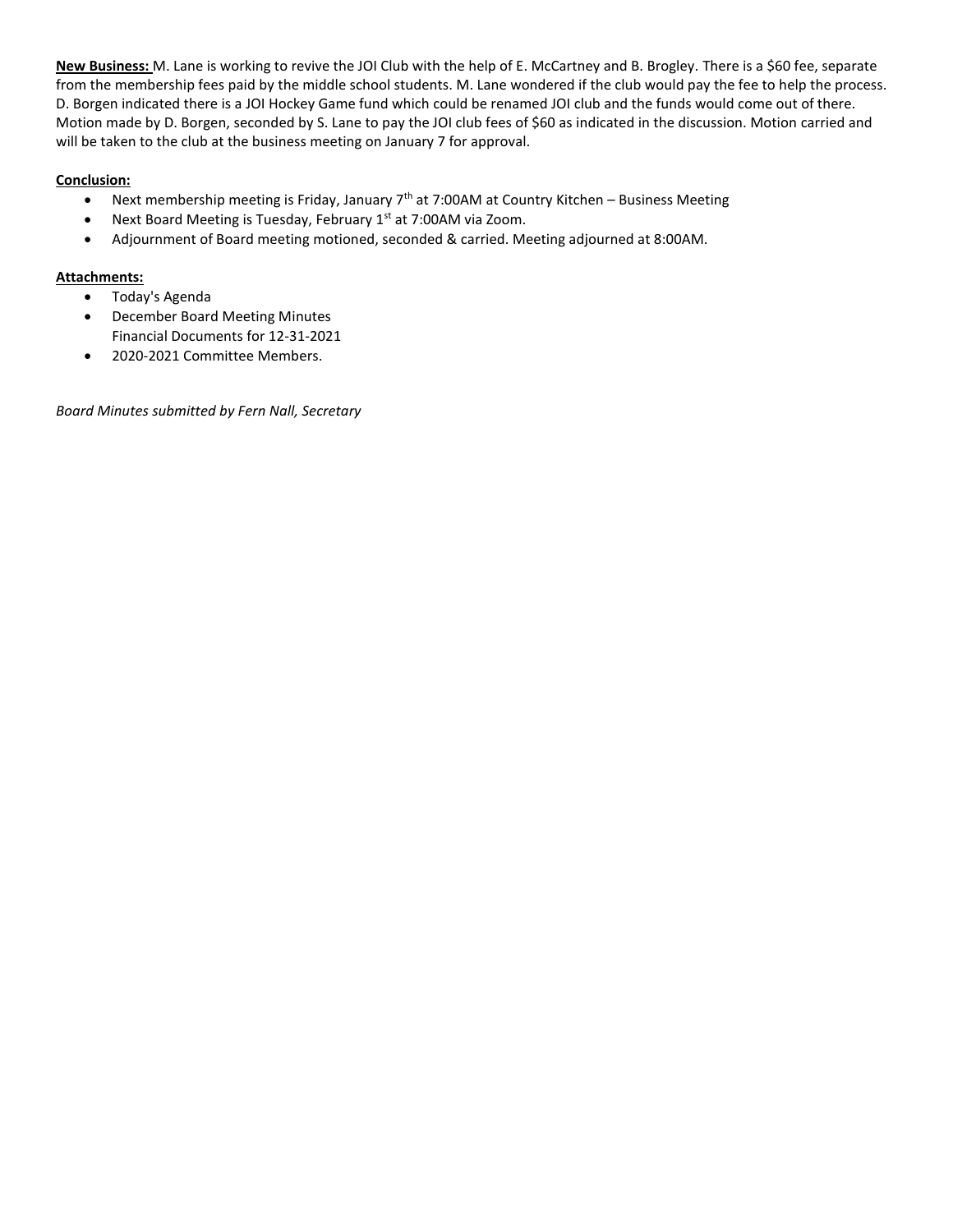# *January 7, 2022 – BUSINESS MEETING*

**Attendance:** There were 17 members in attendance including: Charlie Clark, Howard Crofoot, Hap Daus, Deb Elvidge, Steve Elvidge, Dan Engelke, Mark Essex, Beth Frieders, Doreen Hlavaty, Fern Nall, Tom Nall, Leon Neuheisel, Alaina Reeves, Becky Schambow, Ernie Thalmann, Ron Weier, and Wayne Wodarz.

## **Introduction:**

- Meeting was called to order by H. Crofoot at 7:02AM
- Members stood for the Pledge of Allegiance & Optimist Creed
- H. Crofoot kicked off the meeting by challenging members to think of song titles that described the Year of 2021. He provided several examples and the audience enjoyed adding more to the list.

## **Announcements:**

- Jerry Schewe reminder about the Dime A Day Donation to OI beginning on January 7<sup>th</sup>. OI donates \$1,000 towards programs like Bike Safety and helps keep our dues down. Your checks should be made out to Optimist International.
- Due to current COVID numbers, the Big Buddy program requested their check be sent to them instead of presented.
- SWIS District 2<sup>nd</sup> Quarter Conference will be at the Country Inn & Suites in DeForest (same place as the 1<sup>st</sup> Quarter Conference) on February 18<sup>th</sup>-19<sup>th</sup>. H. Crofoot will be attending and encouraged other board members to attend on Saturday. Registration will begin soon.
- Thank you notes were received from Platteville Music Boosters, Boy Scouts of America, Platteville Chorale and Children's Choir, and Sleep in Heavenly Peace for the donations they received.
- Special Dates Noted:
	- $\circ$  Birthdays: Greg Sieckman (January 5<sup>th</sup>), Duane Borgen (January 9<sup>th</sup>), Alaina Reeves (January 13<sup>th</sup>)
	- o Wedding Anniversaries: *None this week*
	- o Membership Anniversaries**:** Bob Stephens (January 1, 1987), Pat Moxness-Weier (January 6, 2018) and Linda Foht (January 1, 2020)
	- o Friend of Optimist Anniversaries Joining this month: Dupaco (January 12, 2016), Delta 3 (January 27, 2016), Thrivent (January 23, 2019) and Rosemeyer Jones Chiropractic (January 27, 2020).

## **Meeting Activities:**

- Mystery Greeter: M. Essex greeted D. Engelke
- Joker Draw (led by Charlie Clark with a slight change as the deck of cards hadn't been replaced from the December meeting): Jerry Schewe drew Ron Weier's ticket. Ron will draw a card from the new deck of cards next week prior to next week's winner. There was a "second" Joker Draw for the chance to win a 20% off Coupon donated by Los Amigos. R. Weier drew B. Schambow's ticket as the lucky winner.
- Free Breakfast Drawing: Present winners were E. Thalmann and D. Hlavaty. Absent winners were A. Polebitski and T. Jonas.

**Board of Directors Meeting Report & Comments:** H. Crofoot reviewed Board and Committee Updates from the Board's January meeting as noted above. Members discussed items and approved the Board's motions as follows:

- **Treasurer's Report** ending 12.31.21: Motion for Club approval made by C. Clark, seconded by H. Daus. Motion carried.
- **Finance/Administrative**: D. Hlavaty and D. Engelke have offered to help with the annual financial review.
- **Youth Committee:** T. Nall asked that members reach out to him if they'd like to volunteer as judges for the Essay Contest. Tri-Star Basketball event is scheduled for March 26<sup>th</sup> and planning will proceed according to COVID statistics & restrictions.
- **Fellowship Committee:** H. Crofoot thanked everyone who has volunteered to coordinate a month of speakers and that we still need speakers for February & September. D. Hlavaty stated she has contacted several potential speakers for February. H. Crofoot noted the upcoming speakers in January as noted in the Board report on page 1.
- **Membership Committee:** Committee will meet next month and begin to plan their activities.
- **Publicity / Newsletter & Website:** M. Palfrey reported that she is posting information from our weekly meetings on Facebook and M. Lane is posting positive comments. M. Palfrey plans to call a meeting of the committee soon.
- **Cheese Curd Committee:** A. Reeves reported that she and B. Schambow plan to meet soon and organize things for upcoming season.

**Old Business:** Nothing to report.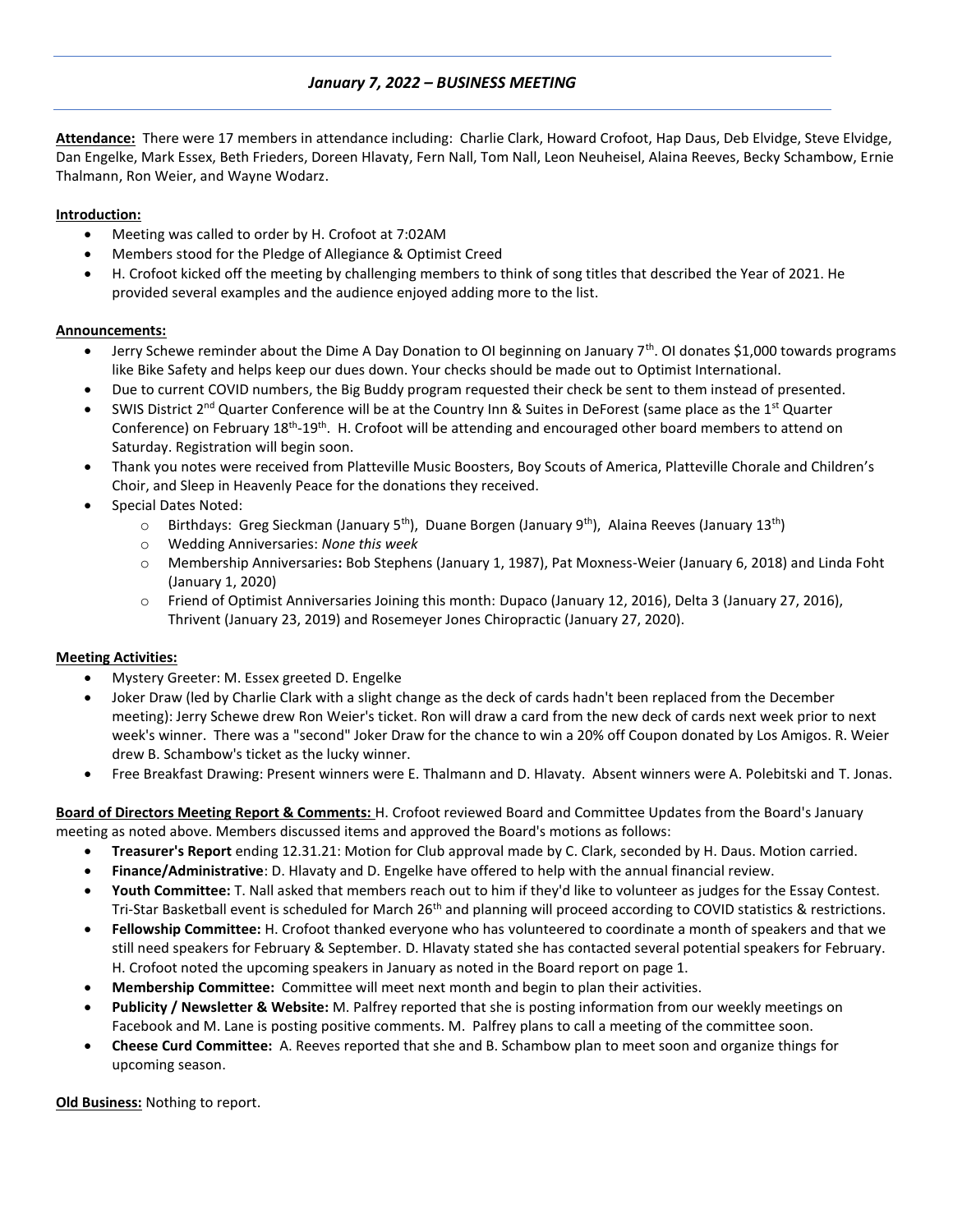**New Business:** JOI Club Fee: M. Lane is trying to revive the JOI Club. E. McCartney and B. Brogley are trying to help her. There is a \$60 fee paid to OI to fund the club, separate by the membership fees paid by the middle school students. M. Lane wondered if the club would pay the fee to help the process. Motion Carried by the board to pay the fee. Motion by the club to approve made by D. Engelke, second by T. Nall, motion carried.

**Conclusion:** Meeting adjourned at 7:55AM *Minutes submitted by Fern Nall, Secretary*

# *January 14, 2022: Debra Browning – Platteville's Commission on Aging*

**Attendance:** There were 14 members and 2 guests in attendance including: Tim Boldt, Debra Browning (guest speaker), Howard Crofoot, Hap Daus, Deb & Steve Elvidge, Dan Engelke, Mark Essex, Doreen Hlavaty, Leon Neuheisel, Alaina Reeves, Becky Schambow, Jerry Schewe, Ryan Simmons (guest), Ernie Thalmann, and Wayne Wodarz.

### **Introduction:**

- Meeting called to order by H. Crofoot at 7:03AM
- Members stood for the Pledge of Allegiance and Optimist Creed.

### **Announcements:**

- Howard welcomed our two guests today:
	- o Debra Browning, guest speaker
	- o Ryan Simmons, Chief of Platteville Fire Department, was there to accept our donation to help purchase personal thermal imaging cameras for our fire fighters.
- Special Dates to Remember this week:
	- o Member Birthdays: Rod Thomas, January 19th
- Howard shared the results of the online survey on meeting preferences going forward:
	- $\circ$  18 votes for in-person and 25 votes for moving back to virtual; represented by the 43 out of 82 club members who responded to the email Fern sent out.
	- $\circ$  We will be going virtual for the remainder of January beginning January 21st, 2022. Fern will send an email out to membership to notify all members; this email will include the Zoom link for this Friday's meeting.

• Song Titles included in the survey results (activity for members to name a song that describes the Year of 2021):

*"Sitting on the Dock of the Bay"* - by Otis Redding *"All by Myself"* - by Eric Carmen *"Sounds of Silence"* - by Simon & Garfunkel *"From a Distance"* - by Bette Midler *"Eyes Without a Face"* - by Billy Idol *"Eye of the Tiger*" by Survivor "*I'm Still Standing*" by Elton John "*On the Road Again" -*Willy Nelson "*Only the Strong Survive" –* Jerry Butler

## **Meeting Activities:**

- Mystery Greeter was Leon Neuheisel who greeted Tim Boldt.
- Joker Draw: *[Note: the packaging on the new deck of cards said: "May not contain Joker Cards." President Crofoot stated for*  the purposes of today's draw, an Ace of Spades or Clubs would count as the Joker Card.] Alaina Reeves drew a Jack of Spades for Ron Weier's draw from last week. Hap Daus drew Becky Schambow's ticket. Becky drew an 8 of Clubs.
- Passed around a Get Well Soon card for Diane Paynter (recently had knee surgery) and Eileen McCartney (had foot surgery)

# **Guest Speaker:** Debra Browning, Platteville's Commission on Aging Group (introduced by Doreen Hlavaty)

Deb grew up in Platteville, graduated from PHS and attended UW-Platteville for two years. She finished her degree at Monmouth University in West Long Branch, NJ in 1985, where she then taught American History for 25 years at the Long Branch School District. Deb now owns and operates Deb "Z" Corner in Cuba City and is the bookkeeper and property manager of BFP. Her community involvement includes Member & President of Platteville Commission on Aging; Member of the Faith Based Nurse's Community at Trinity Church; Member of the Platteville Transportation Committee; Member of the Charity Foundation, P.A.S.S.

Debra has been on the Commission of Aging for 3 years now. This is an appointed position with 9 members who meet every third Wednesday of the month at 9:30 a.m. The goal of this group is to communicate concerns that the senior citizen community has to the town council. Kathy Kopp, a fellow Optimist, is the liaison between the Commission and the Town Council.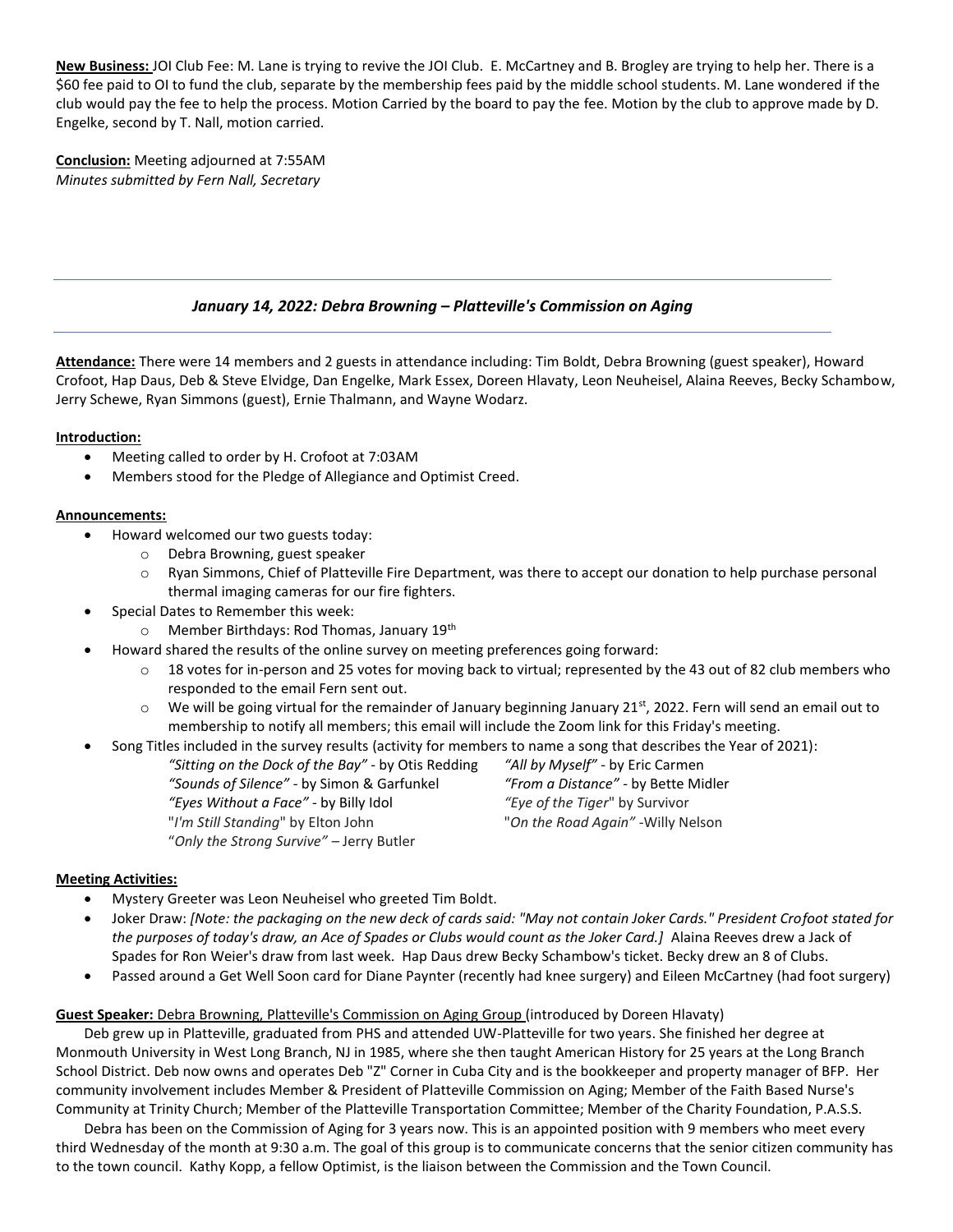Deb's presentation focused mostly on the challenges and goals of the Platteville Commission on Aging and how members of the Optimist Club can support Platteville Senior Citizens. One of the challenges they face is determining where they will relocate to if the location of the future Platteville Fire Department is determined to be the old OE Gray building. A goal that Debera has for the year is to include disabled citizens (regardless of age) in the population they serve. They are currently waiting on approval to be called "The Commission on Aging & Disability." Optimist members can help the Commission on Aging by volunteering for positions, putting together a video presentation, raising funds (brat sales, etc.), and volunteering at BINGO night or donating BINGO prizes. We thoroughly enjoyed Barb's presence and presentation at our meeting today!

### **Conclusion:** Meeting adjourned at 7:54 a.m.

*Minutes respectfully submitted by Alaina Reeves, filling in for Secretary Fern Nall.* 

# *JANUARY 21, 2022: Alaina Reeves – Platteville Inclusive Playground*

**Attendance:** There were 24 members: Tim Boldt, Carley Borcherding, Duane Borgen, Paul Budden, Chris Budden, Charlie Clark, Hap Daus, Terri Ellis, Dan Engelke, Kevin Haertzen, Mike Hahn, Bob Hundhausen, Maggie Kleisath, Doug Martin, Fern Nall, Tom Nall, Leon Neuheisel, Alaina Reeves, Ernie Thalmann, Linda Thomas, Ron Weier, Wayne Wodarz, Gene Weber, and Jan Weier

### **Introduction:**

- Meeting was called to order by H. Crofoot at 7:00AM
- Members recited the Pledge of Allegiance & Optimist Creed.

### **Announcements:**

- We will be meeting on Zoom from now until February  $11<sup>th</sup>$  at the earliest.
- No special dates to highlight this week.

### **New Business:**

- Today's presentation will be on the Platteville Inclusive Playground. The Optimist International Foundation has a matching grant program between \$250 and \$1,000 for what they call Childhood Health & Wellness. There are 3 grant cycles, and the first cycle due date is January 28<sup>th</sup>.
- H. Crofoot stated that he thinks the Club will want to support the playground fundraising project. We have \$1,000 in a Miscellaneous category for one-off requests during the year. He thinks that we could allocate \$250 from the Budget and ask members to donate/fundraise another \$750 to total \$1,000 as the local match for the OI Foundation grant of \$1,000. Club would also approve authorization for H. Crofoot to submit a grant request to OI Foundation.
- H. Crofoot informed the club that there was a special board meeting and the board voted to support the project with the \$250 from the budget and individual contributions for the rest of the \$1,000 matching funds.
- $\bullet$  Board gave H. Crofoot and A. Reeves approval to compose and submit the proposal by January 28<sup>th</sup>.
- Club Approval of supporting the Platteville Inclusive Playground: motion made by the Board, seconded by C. Clark. Motion carried.

## **Guest Speaker:** Alaina Reeves, Platteville Inclusive Playground Project

Alaina is part of the 13 member Platteville Inclusive Playground Committee working to bring an inclusive playground to Platteville. Her presentation included the process and progress of the committee as well as the fundraising efforts to this point. She provided a good explanation of the differences between a regular playground and an inclusive one and how it would serve the community and people of various abilities and ages. The playground will be located at Smith Park because of the proximity to the pool, ballfields, etc. The project will be a three-tier design build including equipment, bathroom upgrades, parking, and lighting.

Committee members are making presentations to groups to help raise funds for the project. They are also applying for grants. Howard Crofoot explained how the city is working to help support the project by applying for a grant to pay for 100% if the project. Donations are being accepted from the community. Gene Weber, mentor for the project, indicated that they have raised \$100,000 in donations at this time. Thanks for the good overview and input from people about their thoughts on the playground.

**Conclusion:** Meeting adjourned at 7:57 a.m. *Minutes Submitted respectfully by Fern Nall, Secretary*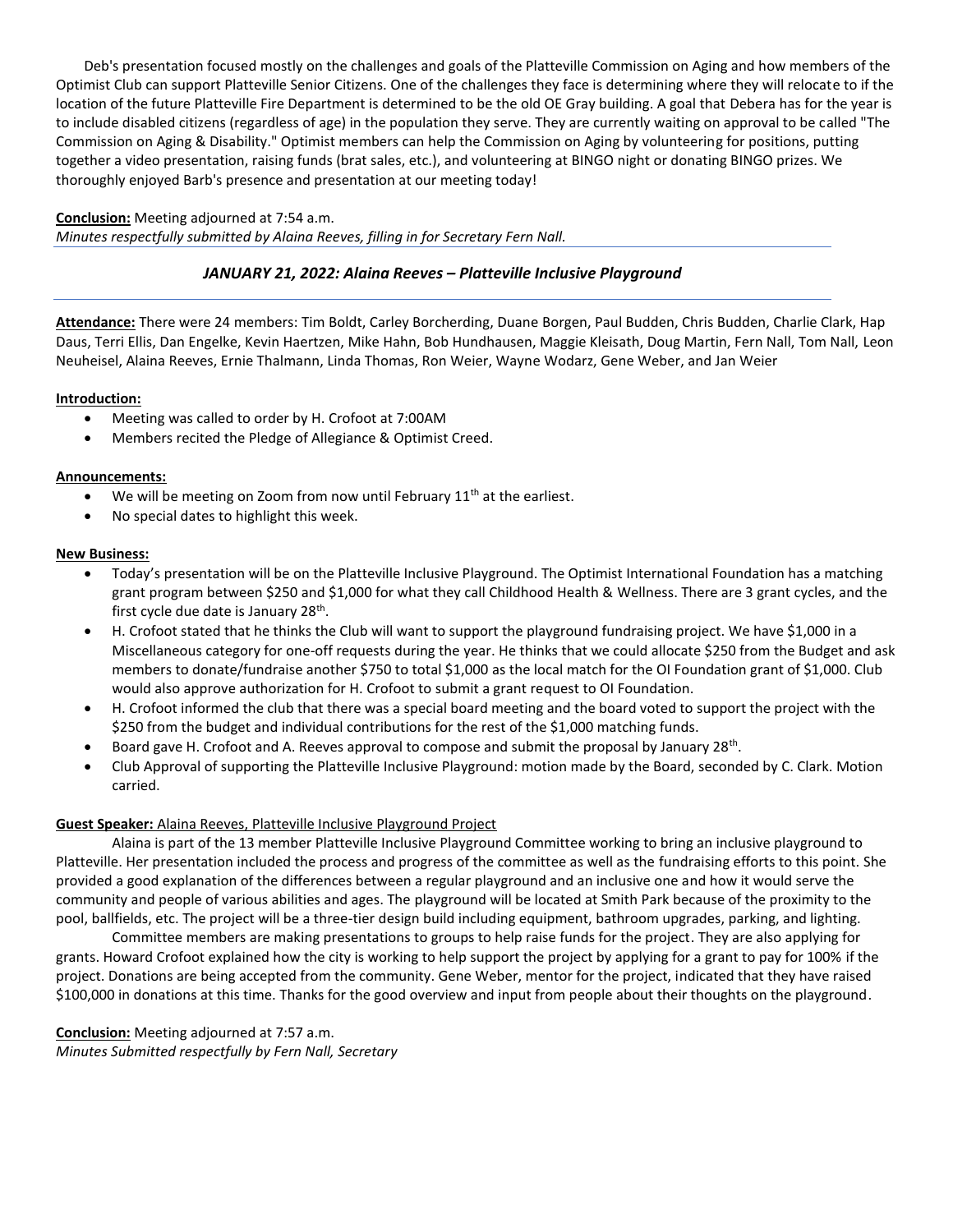## *JANUARY 28, 2022: Doreen Hlavaty*

**Attendance:** There were 26 members: Jim Boebel, Tim Boldt, Duane Borgen, Paul Budden, Chris Budden, Charlie Clark, Howard Crofoot, Hap Daus, Terri Ellis, Deb Elvidge, Steve Elvidge, Mike Hahn, Priscilla Hahn, Bob Hundhausen, Maxine Lane, Doug Martin, Eileen McCartney, Fern Nall, Thomas Nall, Leon Neuheisel, Kevin Haertzen, Dan Engelke, Melissa Palfrey, Alaina Reeves, Ernie Thalmann, and Wayne Wodarz.

### **Introduction:**

- Meeting was called to order by H. Crofoot at 7:00 a.m.
- Members recited the Pledge of Allegiance & Optimist Creed.

### **Announcements:**

- Special Dates to Remember this week:
	- $\circ$  Member Birthdays: Charlie Clark (January 28<sup>th</sup>)
	- o Member Wedding Anniversaries: Deb & Steve Elvidge (January 30th)
	- $\circ$  Membership Anniversaries: Joan Bahr (January 28<sup>th</sup>, 2018)
- Reminder: We will be meeting on Zoom until February  $11<sup>th</sup>$  at the latest.
- Thursday, February  $3^{rd}$  is Optimist Day as declared by OI. People are encouraged to wear their Optimist gear and show their optimism.
- Upcoming Speakers for the Month of February (coordinated by Eileen McCartney & Doreen Hlavaty)
	- $\circ$  February 4<sup>th</sup>: Business Meeting via Zoom
	- $\circ$  February 11<sup>th</sup>: Nicole Baumeister to talk about the programs offered by ADRC.
	- $\circ$  February 18<sup>th</sup>: Dr. Katie Volz, Math instructor at UW-Platteville, as well as one of the moms to set up the Fennimore NFL Flag Football League in Fall 2019 and has had three successful seasons.
	- $\circ$  February 25<sup>th</sup>: Mareeta Kolman, Social Worker, Bereavement Coordinator & Volunteer Coordinator for Grant County Hospice Program will discuss hospice and palliative care.

### **Guest Speaker: Doreen Hlavaty Sharing her Experience on the Chicago Police Department**

Doreen Hlavaty is a retired Chicago police officer who lives in Ellenboro with her wife, also a retired Chicago police officer, and their dogs, cats, birds, horses, and donkeys. She was raised in Naperville, Illinois and attended Northern Illinois University where she graduated with a degree in Elementary and Special Education (hearing Impaired). She got her Master of Science degree in Higher Education for Kaplan University. She was a teacher and worked in Telecommunications for several years before entering law enforcement at the age of 29.

Doreen gave a powerful presentation including her experiences as she worked herself through her various positions working briefly with The Cook County Sheriff's Dept, then with the Chicago Police Dept. for 26 years. She was a patrol officer for 8 years before being promoted to Sgt., for 11 years before her promotion to Lt. She was a member of the Crisis Intervention Team and taught in the Chicago Police Academy for 18 years as a certified instructor. Her duties included responding to many major incidents and reviewing use of force incidents.

She enjoyed her job as she could be active, help people and be outside. There were 11,000 officers in the department when she started. As in any position, there are people who were racist and had trouble working with women. She talked about the stresses on officers daily as well as the cumulative effect their experiences have on them physically as well as emotionally. Doreen talked about how the officers handle their stress and can be affected by alcoholism and drug abuse. She gave statistics about how many officers are being killed in the line of duty today. It was interesting to see that a lot of them are dying from COVID.

Doreen spoke about some of the recent news involving police use of force and police reform. She used facts and her experience to help us understand the recent incidents as well as touch on racism and some ideas on improving police/community relationships. She described the training they receive and reminded us that they are human, and we all are stressed when making decisions in a tough situation. Her personal experiences she shared with us, which still affect her, opened our eyes to how fast situations can change and escalate. Her talk ended on a positive note that the officers need our support more today than ever. Please acknowledge officers when you see them and thank them for their service. Thank you, Doreen for the presentation and for your service.

**Conclusion:** Meeting adjourned at 8:05AM Minutes Submitted respectfully by Fern Nall, Secretary